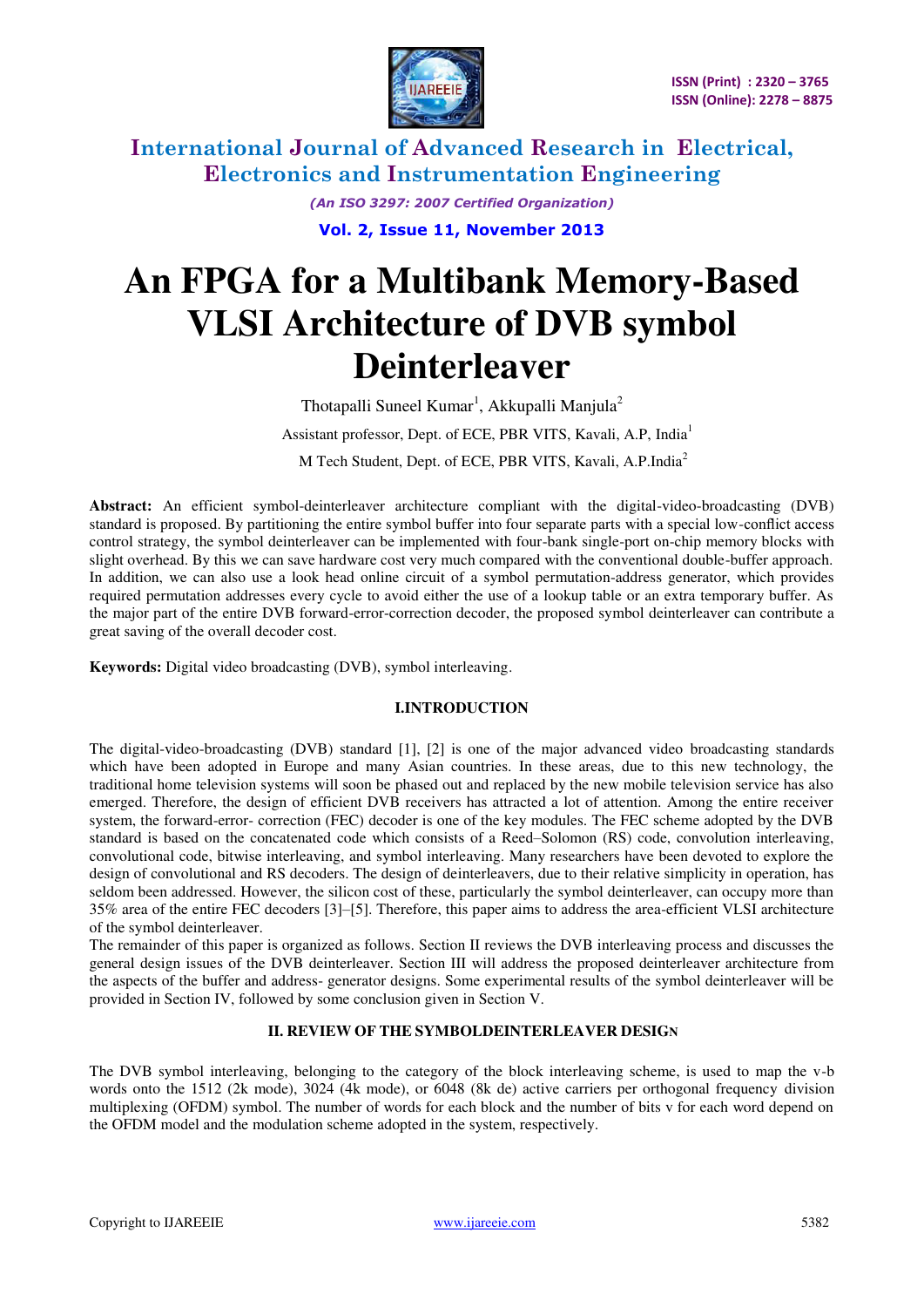

*(An ISO 3297: 2007 Certified Organization)* 

# **Vol. 2, Issue 11, November 2013**



Fig1: Block diagram of typical symbol deinterleaver design

 Assuming that the data block input to the symbol interleaver is represented as  $|y_1, y_2| \dots \dots \dots \dots y_{Nmax-1}|$  ........(1) Permutated to a new data block  $Y = (y_0, y_1, y_2, \dots, y_{Nmax-1}), \dots \dots \dots (2)$  According to the following definition yH(q) = . for even symbols for q=0….Nmin-1..............(3)  $y_q = y_{H(q)}$ <sup>1</sup>. for odd symbols for q=0.... Nmax-1 --------(4)

Where Nmax is equal to 1512, 3024, and 6048 for 2k, 4k, and 8k modes, respectively. H (q) is a special permutation function which can be used to produce a pseudorandom sequence of length Nmax consisting of non repetitive numbers from 0 to Nmax-1.

For the receiver of the DVB signals, it will require a symbol-deinterleaver module to reverse the order of the data back to the original. Fig1 shows the block diagram of the typical symbol-deinterleaver design [4], [6] which consists of two ping-pong symbol buffers. The function of the buffer is to hold an entire incoming symbol of data such that they can be retrieved afterward according to their deinterleaving order. Each buffer can be realized by an on-chip SRAM block with Nmax cells and accessed under the control of the associated address generator. The storing and fetching pattern of the data will vary with the even and odd symbols. For even symbols, the buffer operations can be described by

 $mem_{even} (q) = y_q;$  for  $q=0...$  Nmax-1.........(5)  $y_q$ <sup>|</sup> = mem<sub>even</sub>(H(q)); for q=0.... Nmax-1....... (6) While for the odd ones they can be described as  $mem_{odd} (\text{H(q)}) \neq y_q; \text{ for q=0....N} \text{max-1........... (7)}$  $y_q$ <sup>1</sup> =  $mem_{odd}(q)$ ; for q=0.... Nmax-1....(8)

Since only either a memory read or memory write operation will take place at any time for each buffer, the port number for the on-chip SRAM used for the buffer can be only one. In addition, the size of each memory cell required is equal to the word length of the deinterleaved data, which is usually multiple of the word length v of the original transmitted data. It depends on the number of bits used to sample the received data at the receiver. Due to the noise incurred during the transmission, the receiver will usually sample more bits for the better recovery of the data.Fig.1, two separate buffers dedicated to the even and odd symbols are employed. These ping-pong buffers, however, can be further replaced by a single buffer if their operations can be synchronized properly. It can be observed from (2) and (3) that the write address of the q th input data of the current symbol and the read address of the q th output data of the previous symbol are the same. They are both equal to q if the current symbol is even and H (q) if the current symbol is odd. Therefore, if the q th data write and q th data read operations can be scheduled to the neighbouring time slots, the number of buffers as well as the sets of address generators required can be reduced from two to one. However, the memory port counts for the single buffer will increase to two since one memory read and one memory write operation will occur every cycle.In Fig.1, two types of address generators are used for the control of data accesses. The block q\_gen can produce the sequential sequence order 0,1, 2 . . , while the block Hq\_gen can produce the permutated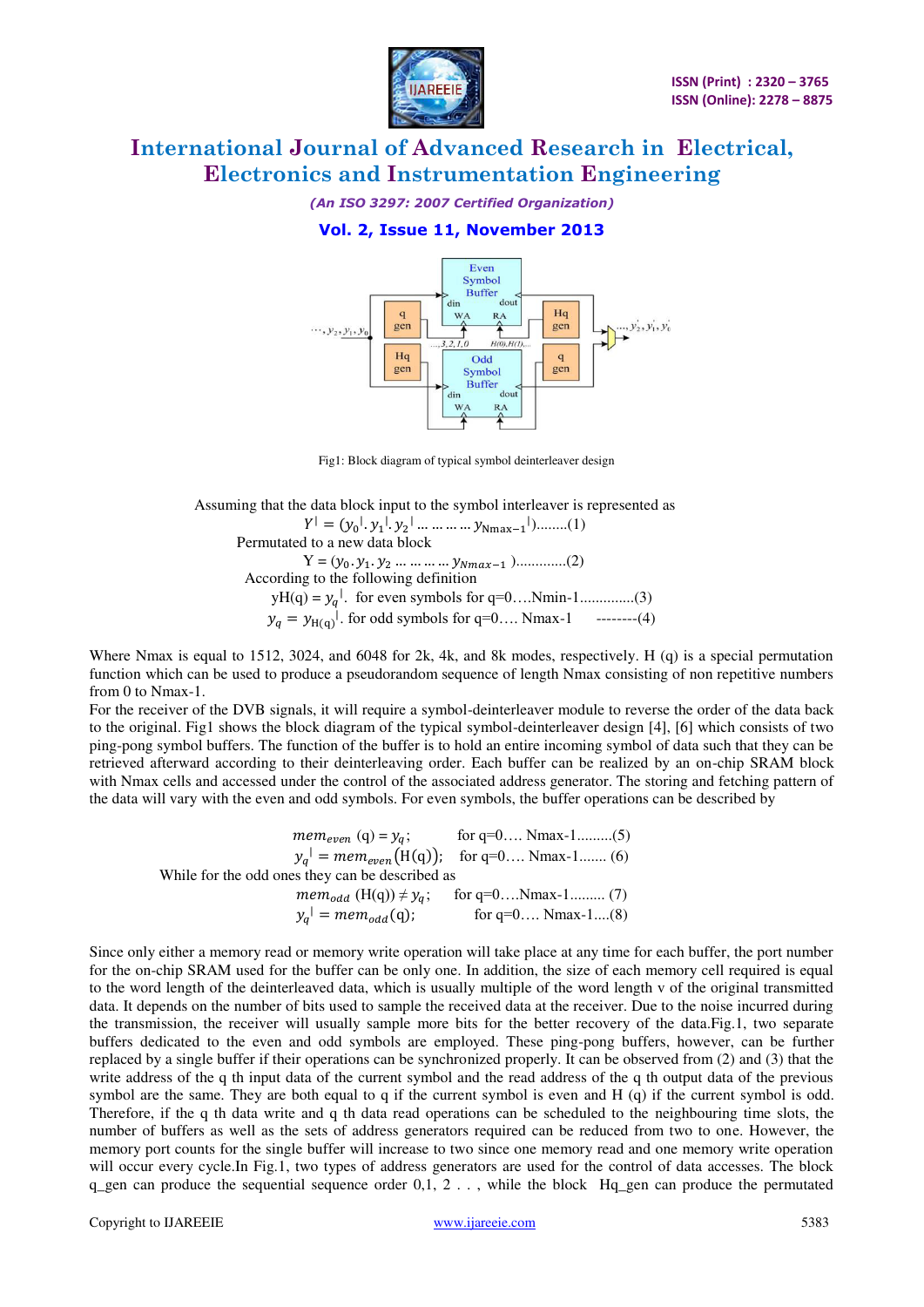

*(An ISO 3297: 2007 Certified Organization)* 

### **Vol. 2, Issue 11, November 2013**

Sequence order H (0), H (1), H (2),  $\dots$  The q\_gen module can be simply realized by a single adder; however, the implementation of Hq\_gen is much more complicated.

The definition of the permutation function H (.) according to [1] and [2] is generated by the following algorithm:

q=0, for ( i=0 i< Mmax; i=i+1  
{H(q) = i log2 Nr-1 + 
$$
\sum_{j=0}^{Nr-2} R_i(j)2^j
$$
;  
If H(q) < Nmax)q = q+1 }



Fig 2. Symbol interleaver address-generation scheme for the 8k mode

Here, Mmax equals 2048, 4096, and 8192 for 2k, 4k, and 8k modes, respectively. In addition, Nr is equal to log2Mmax. The Hq\_gen module can be directly realized by a lookup table which contains all the possible precomputed H ( . ) values. However, the cost of this implementation will be very high because the table will have to contain 10 584 entries in total for different OFDM modes. A more efficient implementation is to generate the address online by the logic circuits, as shown in Fig. 2 and given in [1] and [2]. The term Ri shown in (4) can be represented by WP(Ri'), where Ri' can be iteratively derived from  $H(R'i-1)$ . Here  $H(.)$  denotes the function of a linear-shift-feedbackregister(LFSR)operation used to generate a pseudorandom number sequence stored in register R'. The contents of register R0 will be transformed by a wire-permutation function WP( . ) to another value R which will be appended with an additional signal produced by a toggle register T to form a candidate value for the next  $H(1)$  result. This candidate value can be as large as Mmax-1 such that it will be discarded if it exceeds the bound of Nmax. The main drawback of this online address-generator circuit is that it cannot guarantee that a valid next H ( . ) value will be produced each cycle. Therefore,once the generation of a valid H( . ) is postponed, it will further affect the writing and reading of the deinterleaved data and cause the requirement of the additional input–output buffering circuits.

#### **III. PROPOSED DESIGN OF SYMBOL DEINTERLEAVER**

As described in the previous section, there are two main issues for the design of a symbol deinterleaver conforming to the DVB Standard. The first one is the design of a symbol buffer, and the other one is the design of the Hq\_gen. In the following, our proposed design methods for these two modules will be described in detail. Fig.3 shows the overall architecture of the proposed DVB symbol deinterleaver.

The first one is the design of a symbol buffer, and the other one is the design of the Hq gen module. In the following, our proposed design methods for these two modules will be described in detail. Fig. 3 shows the overall architecture of the proposed DVB symbol deinterleaver.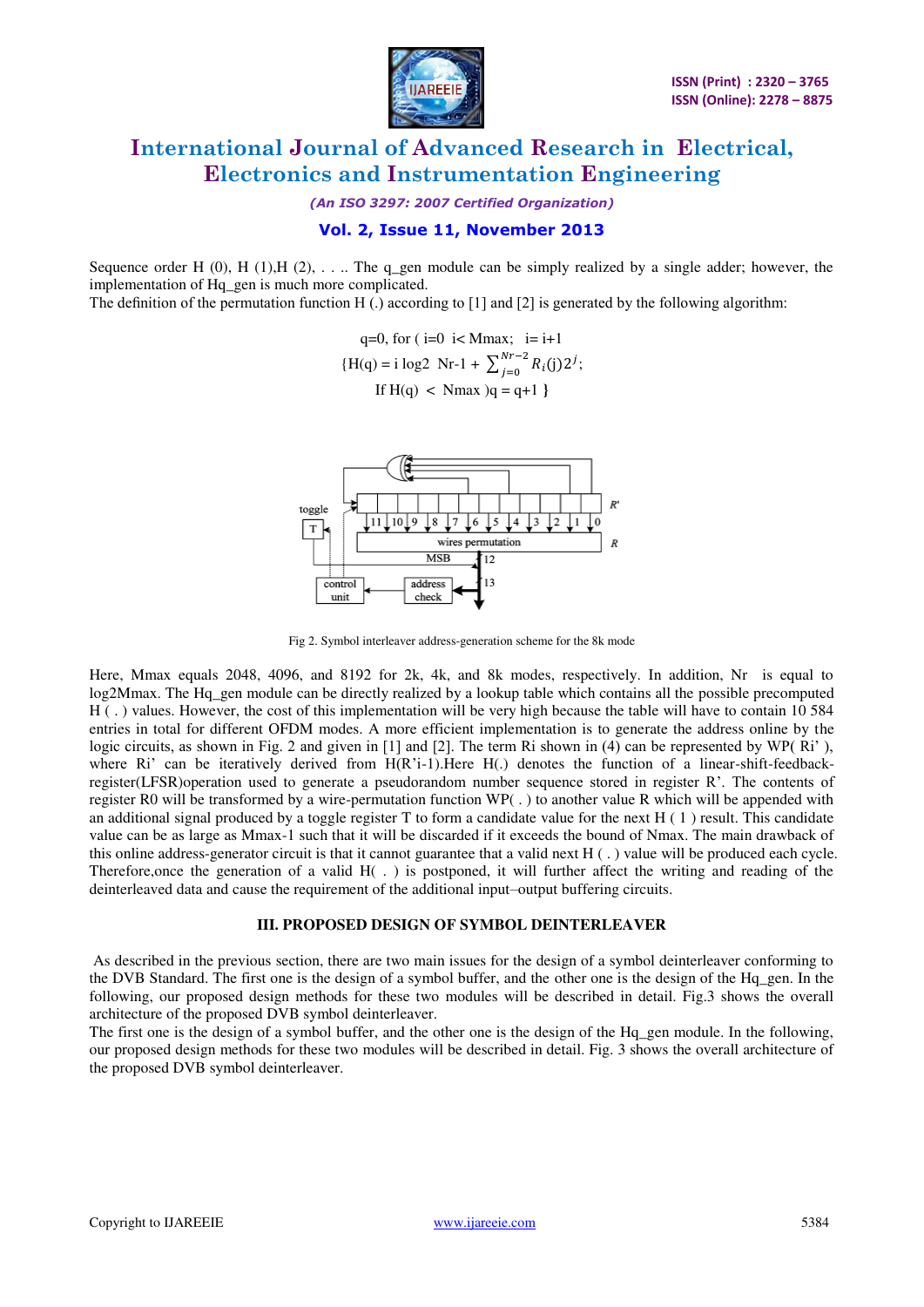

*(An ISO 3297: 2007 Certified Organization)* 

# **Vol. 2, Issue 11, November 2013**



Fig 3. Overall architecture of the proposed symbol-deinterleaver design

|               | <b>Bank</b> | Data Set |                    |                                               |  |  |
|---------------|-------------|----------|--------------------|-----------------------------------------------|--|--|
| <b>Number</b> | <b>Name</b> |          | <b>Even Symbol</b> | <b>Odd Symbol</b>                             |  |  |
| #1            | EL          | 2048     | $e_{2xi}$          | $O_{H}^{-1}$ (2xj)                            |  |  |
| #2            | OL          | 2048     | $e_{2xj+1}$        | $O_{H}^{-1}$ (2xj+1)                          |  |  |
| #3            | ЕH          | 1024     | $e_{2xj+Mmax/2}$   | $O_H^{-1}(2xj+Mmax/2)$                        |  |  |
| #4            | OН          | 1024     | $e_{2xj+Mmax/2+1}$ | $\mathbf{D}_{\mathbf{H}}$<br>$(2xj+Mmax/2+1)$ |  |  |

Table 1: Data stored at the address *i* for each Memory bank

### **A. Design of Symbol Buffer:**

The symbol buffer is used to store the incoming symbol of data in order to generate the deinterleaved output sequence afterward. As shown in Fig. 1, two separate buffers can be used, and each buffer is realized by a single-port SRAM Block. The other approach is to use only a single buffer, but the buffer has to be realized by a dual-port SRAM block. This paper proposes a more efficient design of the buffer by using multibank single-port SRAM blocks. As shown in the proposed DVB symbol deinterleaver in Fig. 3, the proposed symbol buffer consists of four single-port SRAM blocks. The size of the first two memory banks is 2048 words, while the size of the last two is 1024 words. These four banks are labeled by *EL*, *OL*, *EH*, and *OH* because they are responsible for the storage of *even-low*, *odd-low*, *even-high*, and *odd-high* indexed data in a symbol. Table I lists the detailed data-storage method of each bank. The proposed data distribution over the banked memory blocks can help reduce the possibility that the buffer data read and write operations occur on the same memory bank. For example, when buffering the input even symbol, the data will be written to the memory in a sequential order. Therefore, for the first (Mmax/2) data, the memory banks *EL* and *OL* will be accessed alternately, while for the remaining data, the memory banks *EH* and *OH* will be accessed alternately. Since the previous odd symbol data stored in the buffer will be fetched out while buffering the input even symbol, the memory read and write operations can just take place alternatively in two separate memory banks.

The buffering of the input odd symbol data will be more complex compared with that of the even symbol because they are written following the permutated order. The division of the memory banks according to the even and odd indexed data can work perfectly for buffering the even symbol; however, such ideal division does not exist for the odd symbol such that the chances of the memory read and write accesses to the same memory bank cannot be eliminated. In order to solve the bank conflict, our memory banks are also divided according to whether the index of the stored data is larger than (Mmax/2) or not. This division can help in reducing the possibility of bank conflict because, according to the permutation function generation algorithm shown in Fig.2, there will be no consecutive accesses to the memory location over (Mmax/2) due to the operation of toggle bit. On the other hand, consecutive accesses to the lower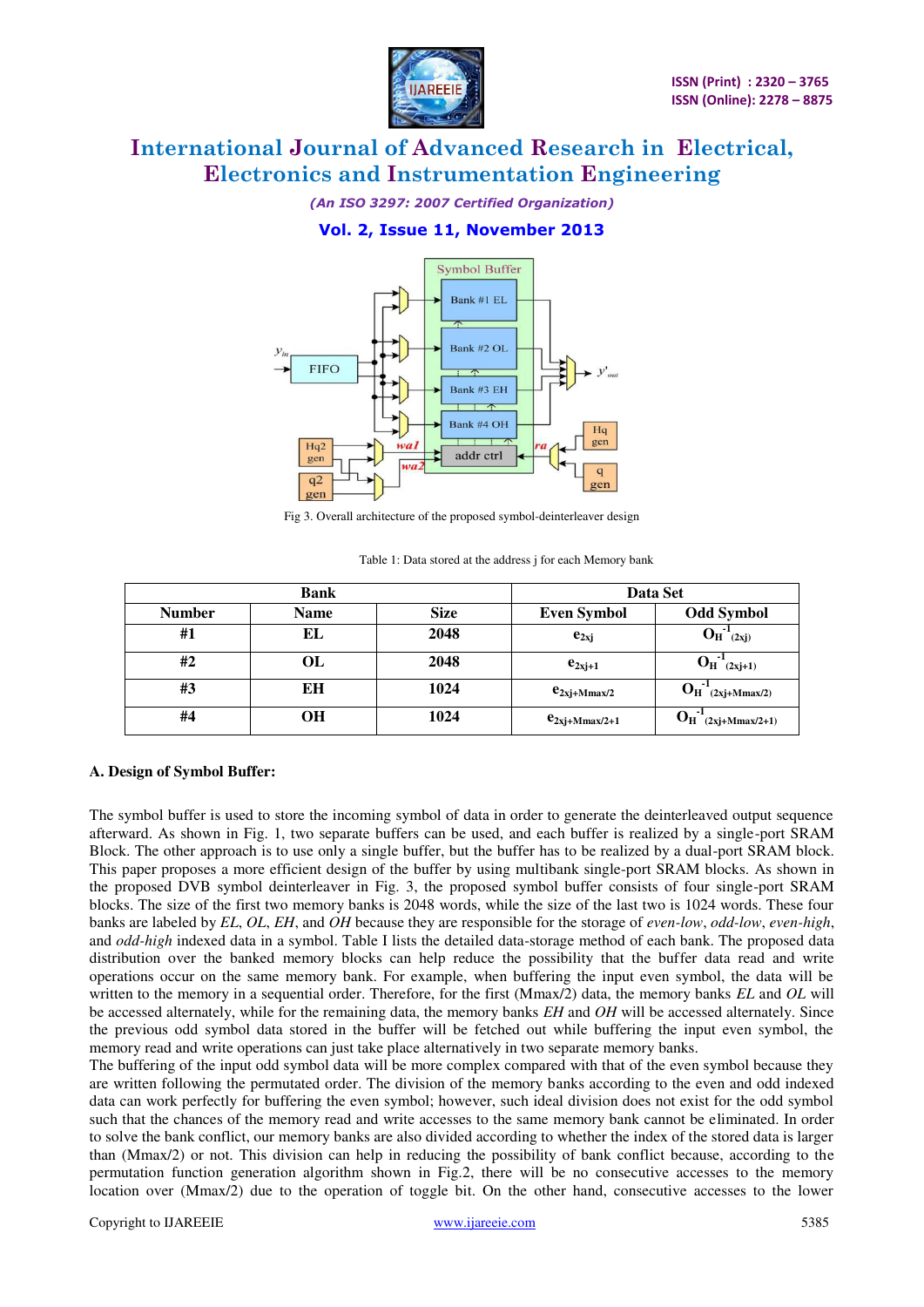

#### *(An ISO 3297: 2007 Certified Organization)*

### **Vol. 2, Issue 11, November 2013**

memory location below (Mmax/2) can indeed happen and result in a bank conflict. In such situation, we will give a higher priority to the memory read operation to avoid memory congestion. However, the input data which cannot be written to the memory due to the conflict have to be, in turn, temporarily stored into a first-in–first-output (FIFO) buffer, as shown in Fig. 3. To avoid too many data being accumulated in FIFO, multiple data in FIFO have to be written to the memory simultaneously if possible. In our proposed design, at most two sets of data will be written to those banks which are idle. The detailed operation can be represented by the pseudocode shown in Fig. 4. The function (bank i) returns the bank number which the address belongs to. Table II illustrates the detailed operations for the first several clock cycles. According to our simulation result, the maximum number of data stored in FIFO for the deinterleaving operation of 2k, 4k, and 8k modes is 15, 12, and 31, respectively, assuming that the consecutive Nmax input data enter the deinterleaver. Therefore, a FIFO of size 31 will be used in our symbol deinterleaver.

#### **B. Design of Permutation Function Generator**

As mentioned before, the main drawback of the permutation-function- generator circuit shown in Fig. 2 is that it cannot guarantee a valid address to be generated every cycle because the range of permutated pseudo numbers created may exceed the maximum address bound. If the valid address cannot be generated at the cycle when there is data entering the buffer, the data cannot be written into the buffer and has to be stored in some other temporary registers instead. Similarly, the data fetch operation of the previous symbol in the buffer will also be affected by the invalid address cycle. The invalid address will occur 2144 times during the 8192 processing cycles for an 8k symbol, which will lead to a large extra temporary register overhead. Therefore, how to guarantee the timing production of valid permutation addresses each cycle is very important. The output generated by the circuit shown in Fig. 2 is not always valid because it will sometimes exceed the address bound. However, it can be verified from (4) that, if the current output is not valid, the next generated value will definitely be valid due to the operation of toggle bit .Based on this observation, a look ahead permutation-address generation algorithm can be adopted, as shown in Fig. 5(a) and the corresponding circuit diagram in Fig. 5(b), where two candidate next addresses A1 and A2 are produced each cycle.

If A1 is valid, it will be the next address output; otherwise, A2 will be chosen. The proposed design methodology can be further extended for the implementation of the Hq gen module used in Fig.3, where two valid addresses may be required in one cycle. Three candidate addresses will be generated based on the LSFR, and only two of them will be selected.

> $q_R = 0$ ;  $q_w = 0$ ;  $S_{type} = 0$ ; for (t=0; t< $M_{max}$ ; t + +){  $if(S_{type} = 0)$ {//even symbol in;odd Symbol out ra =  $q_R$ ; wal= $q_w$ ; wa2= $q_w+1$ ;} else {// odd symbol in: even symbol out ra= H( $q_R$ ); wa1= H( $q_w$ ); wa2 = H( $q_w+1$ );} if(in\_valid()){//new input  $y_{in}$  arrives  $y_{out}$ <sup>|</sup>=mem(ra); FIFO\_push( $y_{in}$ ); }  $if(bank(n)) = bank(wa1))$  {// no bank conflict  $if(!FIFO\_empty())$  mem(wa1)=  $FIFO\_pop()$ ;  $q_w$ ++;} elseif((bank(ra)!=bank(wa2)) $\&&(bank(wa1)!=bank(wa2)))$ }  $if('FIFO\_empty())$  mem $(wa2) = FIFO\_pop()$ ;  $q_w$ ++; }  $q_R + +;$ if( $(q_R == \text{Nmax}) \& \& (q_w == \text{Nmax}))$ }{//end of symbol

 $q_R = 0; q_w = 0; S_{type} = 1 - S_{type}; t = 0;$ 

Algorithm 1: Algorithm for the data read and write operations used in the proposed symbol-deinterleaver architecture.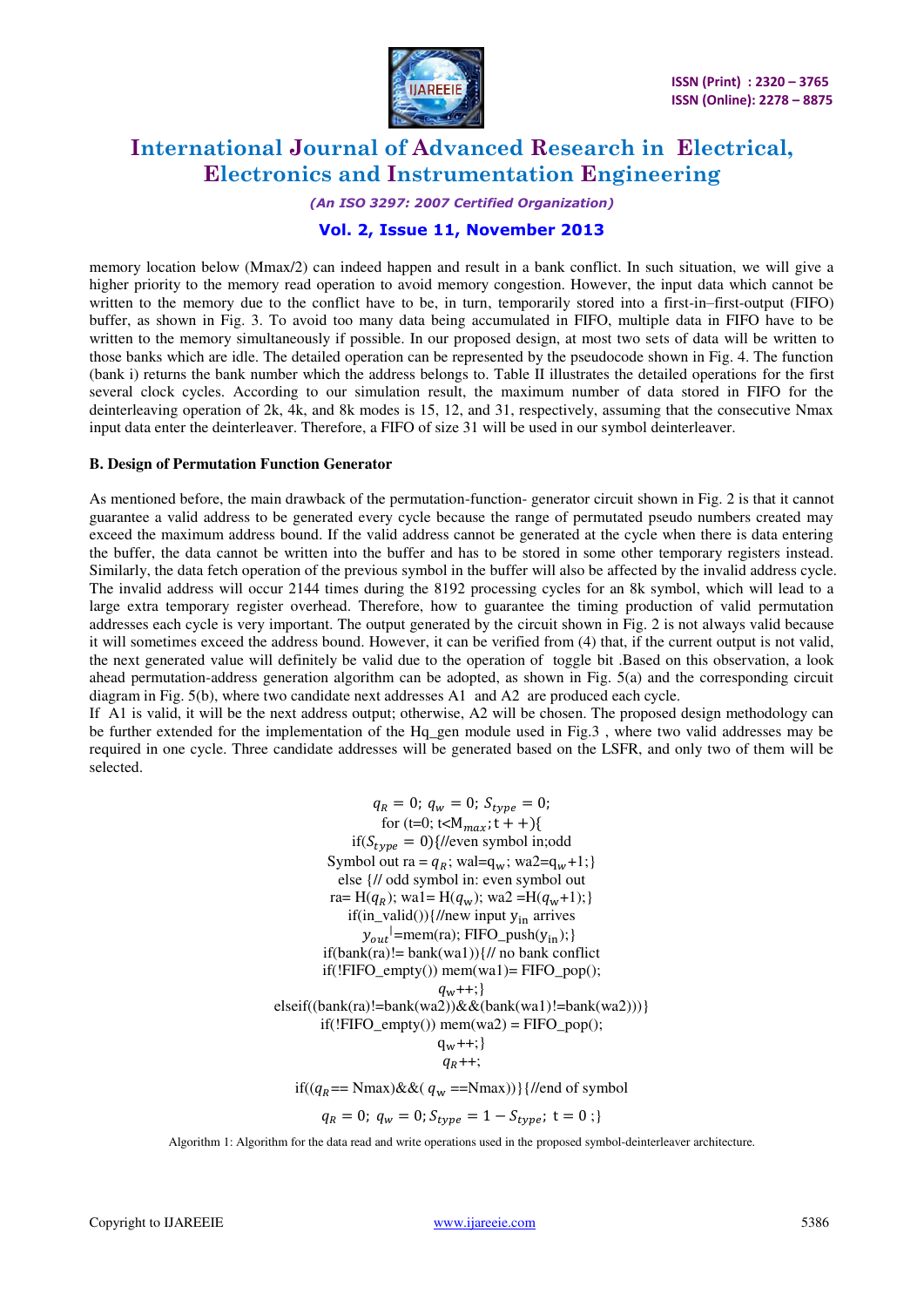

*(An ISO 3297: 2007 Certified Organization)* 

# **Vol. 2, Issue 11, November 2013**

|             |          |                    | IN:even symbol, OUT:oddsymbol |                    |                      | IN:odd symbol, OUT: even symbol |                                        |                    |                 |                      |                         |                       |                       |                       |                       |                         |
|-------------|----------|--------------------|-------------------------------|--------------------|----------------------|---------------------------------|----------------------------------------|--------------------|-----------------|----------------------|-------------------------|-----------------------|-----------------------|-----------------------|-----------------------|-------------------------|
| Cycle       | $\theta$ |                    | $\mathfrak{2}$                | 3                  | .                    | $\Omega$                        |                                        | $\overline{2}$     | 3               | .                    | 28                      | 29                    | 30                    | 31                    | 32                    | 33                      |
| Read        | $\Omega$ |                    | 2                             | 3                  | .                    | $\Omega$                        | 4096                                   | 128                | 4128            | .                    | 1712                    | 216                   | 4643                  | 3204                  | 4408                  | 2147                    |
| Bank        | EL       | <b>OL</b>          | EL                            | OL                 | $\ddot{\phantom{0}}$ | EL                              | <b>EH</b>                              | EL                 | EH              | $\ddot{\phantom{0}}$ | EL                      | EL                    | <b>OH</b>             | EL                    | EH                    | <b>OL</b>               |
| $1st$ write |          | $\Omega$           |                               | $\overline{2}$     | .                    |                                 | $\Omega$                               | 4096               | 128             | .                    | 4167                    |                       | 1712                  |                       | 216                   | 3204                    |
| Bank        |          | EL                 | <b>OL</b>                     | EL                 | .                    |                                 | EL                                     | EH                 | EL              | $\cdot$ .            | <b>OL</b>               |                       | EL                    |                       | EL                    | EL                      |
| $2nd$ write |          |                    |                               |                    | .                    |                                 |                                        |                    |                 | $\cdot$              |                         |                       |                       |                       | 4643                  | 4408                    |
| Bank        |          |                    |                               |                    | .                    |                                 |                                        |                    |                 | .                    |                         |                       |                       |                       | OH                    | EH                      |
| Data_in     | $Y_0^e$  | $Y_1^e$            | $Y_2^e$                       | $Y_3$ <sup>e</sup> | .                    | $Y_0^{\mathbf{0}}$              | $Y_1^{\bullet}$                        | $Y_2^{\mathrm{o}}$ | $Y_3^0$         | $\cdot$              | ${Y_{28}}^{\rm o}$      | $Y_{29}$ <sup>0</sup> | $Y_{30}$ <sup>o</sup> | $Y_{31}$ <sup>0</sup> | $Y_{32}$ <sup>o</sup> | $Y_{33}$ <sup>o</sup>   |
| Data_out    | $Y_0^0$  | $Y_6$ <sup>o</sup> | $\bf{o}$<br>$Y_{1624}$        | e<br>$Y_{4040}$    | .                    | $Y_0^e$                         | $Y_{4096}^{\phantom{1}}^{\phantom{1}}$ | $Y_{128}$          | e<br>$Y_{4128}$ | $\cdots$             | $Y_{1712}$ <sup>e</sup> | $Y_{216}^{\text{e}}$  | e<br>$Y_{4643}$       | e<br>$Y_{3204}$       | e<br>$Y_{4408}$       | $Y_{2147}$ <sup>e</sup> |
| output      | $Y_0$    | $Y_1$              | $Y_2$                         | $Y_3$              | .                    | ${\rm Y}_0$                     | $Y_1$                                  | $Y_2$              | $Y_3$           | .                    | ${\rm Y_{28}}$          | ${\rm Y}_{29}$        | ${\rm Y}_{30}$        | ${\rm Y}_{31}$        | $Y_{32}$              | ${\rm Y}_{33}$          |

Table 2: Detailed operations of the proposed symbol buffer for 8K mode

 $q=0;$ for  $(i=0; i<$ Mmax;  $i++$ ){  $R1^{\dagger} = LSFR(R^{\dagger}); R2^{\dagger} = LSFR(LSFR(R^{\dagger}));$ A1=  $i_{\text{mod}2}$ .  $2^{Nr-1}$ +  $\sum_{i,j}$  WP(R')<sub>j</sub>.  $\boldsymbol{N}$ J ; A2=  $((i + 1)_{\text{mod}2} \cdot 2^{Nr-1} + \sum_{i,j} W P(R1')_{i}$  $\boldsymbol{N}$ J ; If(A1<Nmax) {  $H(q) = A1$ ; R'=R1';} Else {  $H(q) = A2$ ;  $R' = R2$ <sup>\*</sup>;  $i=i+1$ ;}  $q = q+1;$ 

 $fig(a)$ 



(b)

Fig. 5. Proposed design of the permutation function generator: (a) the proposed lookahead algorithm and (b) the detailed circuit diagram for 8k mode.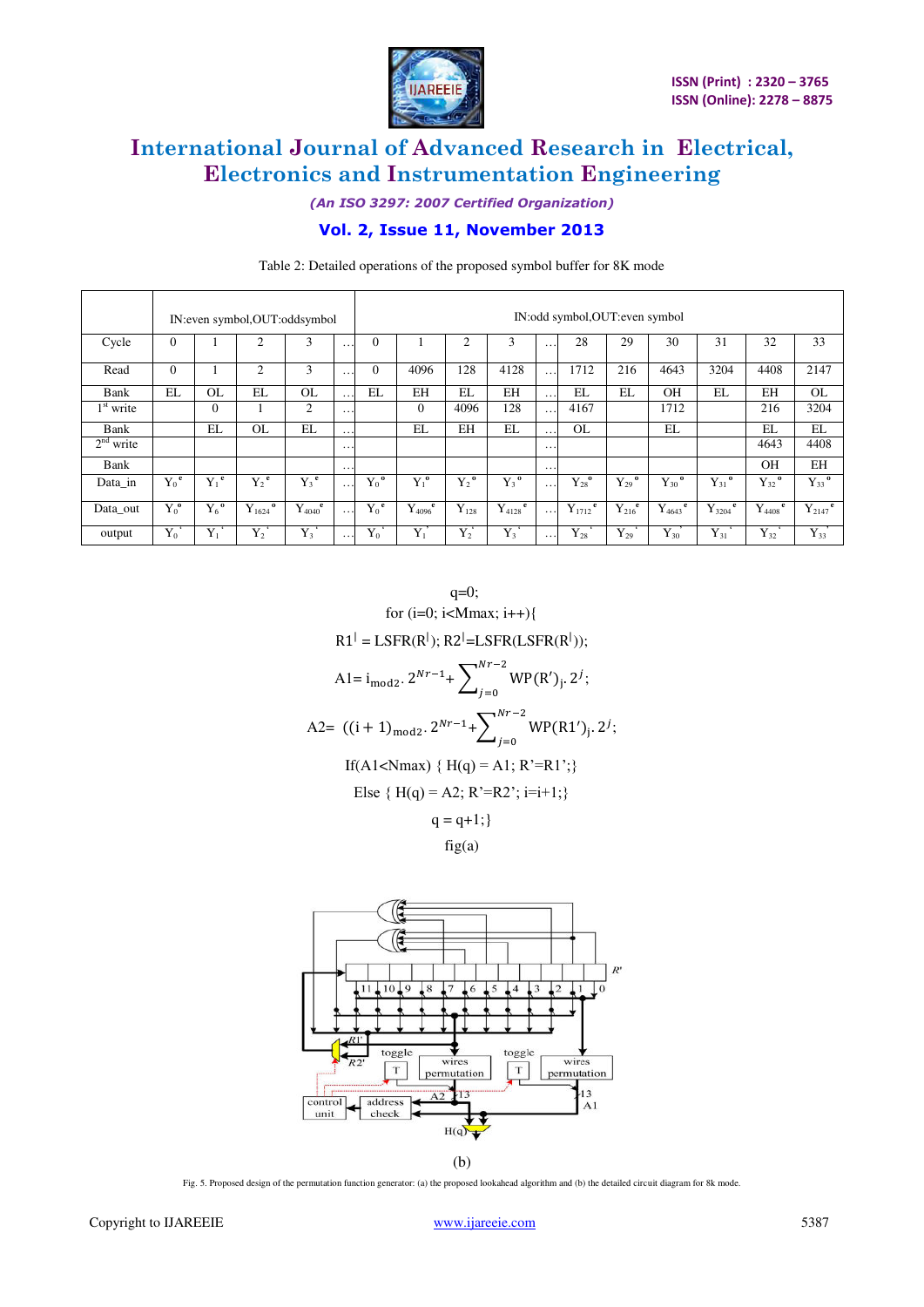

*(An ISO 3297: 2007 Certified Organization)* 

**Vol. 2, Issue 11, November 2013** 

### **IV. EXPERIMENTAL RESULTS**

From below tables it is clear that the proposed design is area efficient when compared with the existing design with an area saving of 28% which reduces the Hardware design cost. It avoids the extra use of a temporary buffer, due to this Speed of the operation is also increased.

| Table 3: Proposed method design summary |  |  |  |
|-----------------------------------------|--|--|--|
|-----------------------------------------|--|--|--|

| <b>Device Utilization Summary (Estimated values)</b> |                             |           |                    |  |  |  |  |  |  |
|------------------------------------------------------|-----------------------------|-----------|--------------------|--|--|--|--|--|--|
| <b>Logic Utilization</b>                             | Used                        | Available | <b>Utilization</b> |  |  |  |  |  |  |
| Num Of Slices                                        | 196                         | 54576     | $0\%$              |  |  |  |  |  |  |
| Num Of Slice Flip Flops                              | 74                          | 218       | 33%                |  |  |  |  |  |  |
| Num Of 4 input LUTs                                  | 96                          | 27283     | $0\%$              |  |  |  |  |  |  |
| Number Of Bonded IOBs                                | 44                          | 218       | 20%                |  |  |  |  |  |  |
| Number of Block RAM/FIFO                             | 4                           | 116       | 3%                 |  |  |  |  |  |  |
| Num Of GCLKs                                         | $\mathcal{D}_{\mathcal{L}}$ | 8         | $12\%$             |  |  |  |  |  |  |

#### **Simulation Results**

### **Symbol Detection:**

|                                  |                 |          |                 |          | 4.166667 us |                                     |                                                                                                                               |          |          |  |
|----------------------------------|-----------------|----------|-----------------|----------|-------------|-------------------------------------|-------------------------------------------------------------------------------------------------------------------------------|----------|----------|--|
|                                  |                 |          |                 |          |             |                                     |                                                                                                                               |          |          |  |
| <b>Name</b>                      | <b>Value</b>    | والمتعاب | $ 1$ us         | $2$ us   | $3$ us      | $\mathsf{H}^{\mathsf{u}\mathsf{s}}$ | $\frac{1}{2}$ . $\frac{1}{2}$ . $\frac{1}{2}$ . $\frac{1}{2}$ . $\frac{1}{2}$ . $\frac{1}{2}$ . $\frac{1}{2}$ . $\frac{1}{2}$ |          | 6 us     |  |
| $\frac{1}{10}$ dk                | 0               |          |                 |          |             |                                     |                                                                                                                               |          |          |  |
| Н<br>reset                       | o               |          |                 |          |             |                                     |                                                                                                                               |          |          |  |
| Data_in[7:0]                     | 00000011        | ZZZ      |                 | 00000001 | 00000010    |                                     | 00000011                                                                                                                      | 00000100 | 00000101 |  |
| Data_out[7:0]                    | 00000011        | XXX      | 00000000        |          |             |                                     |                                                                                                                               |          |          |  |
| $\frac{1}{10}$ Addr_in[12:0]     | 1011011001(XXX  |          | 000000000000    |          |             |                                     |                                                                                                                               |          |          |  |
| n Addr_outr[12:0 10101100100 XXX |                 |          | 0000000000000   |          |             |                                     |                                                                                                                               |          |          |  |
| $\mathbb{U}_0$ wr_en             | 1               |          |                 |          |             |                                     |                                                                                                                               |          |          |  |
| $\mathbb{U}_0$ rd_en             | 1               |          |                 |          |             |                                     |                                                                                                                               |          |          |  |
| $\mathbb{U}_0$ dclk              | O               |          |                 |          |             |                                     |                                                                                                                               |          |          |  |
| <b>DataOut_FIFO</b>              | 00000011        |          | 00000000        | 00000001 | 00000010    |                                     | 00000011                                                                                                                      | 00000100 | 00000101 |  |
| Hq[12:0]                         | 10110110010 XXX |          | 0000000000000   |          |             |                                     |                                                                                                                               |          |          |  |
| Hqr[12:0]                        | 10101100100 XXX |          | 0000000000000   |          |             |                                     |                                                                                                                               |          |          |  |
| $\frac{1}{20}$ c[1:0]            | 10              | XX       | 00              |          |             |                                     |                                                                                                                               |          |          |  |
|                                  |                 |          |                 |          |             |                                     |                                                                                                                               |          |          |  |
|                                  |                 |          |                 |          |             |                                     |                                                                                                                               |          |          |  |
|                                  |                 |          |                 |          |             |                                     |                                                                                                                               |          |          |  |
|                                  |                 |          |                 |          |             |                                     |                                                                                                                               |          |          |  |
|                                  |                 |          | X1: 4.166667 us |          |             |                                     |                                                                                                                               |          |          |  |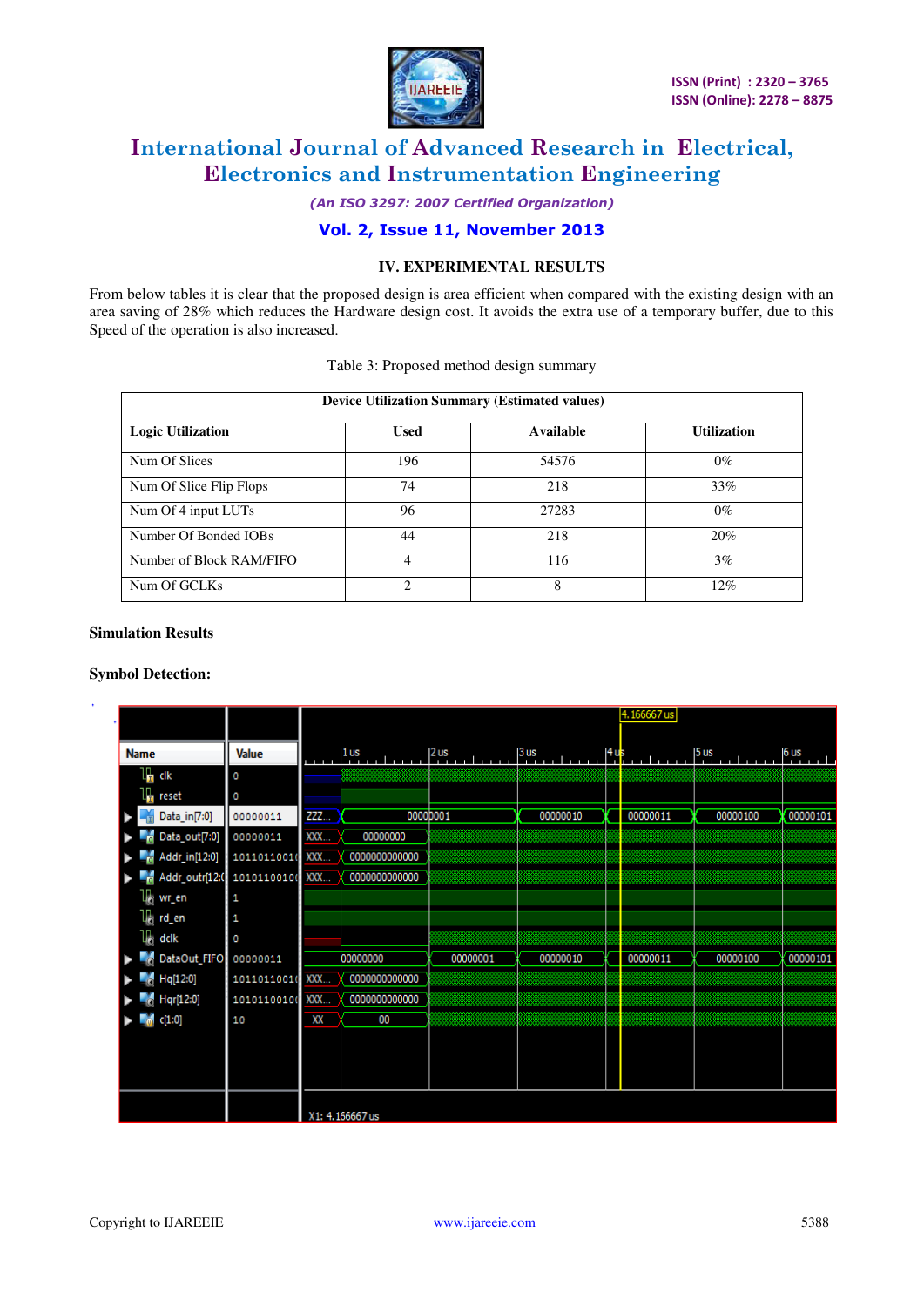

*(An ISO 3297: 2007 Certified Organization)*  **Vol. 2, Issue 11, November 2013** 

### **Buffer:**

|                |                |                  |                   | 1,100,00/ns       |                  |                    |
|----------------|----------------|------------------|-------------------|-------------------|------------------|--------------------|
| <b>Name</b>    | <b>Value</b>   | $800$ ns         | $1,000$ ns        | 1,200 ns          | 1,400 ns         | $1,600$ ns         |
| Data_out[7:0]  | 00000011       | 00000001         | 0000D010          | 00000011          | 0000D100         | 00000101           |
| Addr_in[12:0]  | 0000000000111  | 0000000000101    | 0000000000110     | 0000000000111     | 0000000001000    | 0000000001001      |
| Addr_outr[12:0 | 0000000000110  | 0000000000100    | 0000000000101     | 0000000000110     | 0000000000111    | 0000000001000      |
| cik            | 1              |                  |                   |                   |                  |                    |
| Addr[12:0]     | 0000000000111  | 0000000000101    | 0000000000110     | 0000000000111     | 0000000001000    | 0000000001001      |
| Addr_out[12:0] | 0000000000110  | 00000000000100   | 00000000000101    | 0000000000110     | 0000000000111    | 00000000001000     |
| Data_in[7:0]   | 00000101       | 0000D011         | 0000D100          | d0000101          | 00000110         | 00000111           |
| i[31:0]        | 00000000000000 | 0000000000000000 | 00000000000000000 | 0000000000000000. | 0000000000000000 | (00000000000000000 |
|                |                |                  |                   |                   |                  |                    |
|                |                |                  |                   |                   |                  |                    |
|                |                |                  |                   |                   |                  |                    |
|                |                |                  |                   |                   |                  |                    |
|                |                |                  |                   |                   |                  |                    |
|                |                |                  |                   |                   |                  |                    |
|                |                |                  |                   |                   |                  |                    |
|                |                |                  |                   |                   |                  |                    |
|                |                |                  |                   |                   |                  |                    |
|                |                | X1: 1,166.667 ns |                   |                   |                  |                    |

### **FIFO:**

|             |                             |              |                 |                |                                                                                                                                |                                                                                  |  |  | 5.500000 us |  |                      |           |
|-------------|-----------------------------|--------------|-----------------|----------------|--------------------------------------------------------------------------------------------------------------------------------|----------------------------------------------------------------------------------|--|--|-------------|--|----------------------|-----------|
| <b>Name</b> |                             | <b>Value</b> |                 | $2 \text{ us}$ |                                                                                                                                | $ 4$ us $ 10 \text{ us}$                                                         |  |  |             |  |                      |           |
|             | $L_{\rm H}$ dk              | 1            |                 |                |                                                                                                                                |                                                                                  |  |  |             |  |                      |           |
|             | $L_{\text{F1}}$ reset       | o            |                 |                |                                                                                                                                |                                                                                  |  |  |             |  |                      |           |
|             | $L_{\blacksquare}$ wr_en    | 1            |                 |                |                                                                                                                                |                                                                                  |  |  |             |  |                      |           |
|             | <b>F</b> <sub>n</sub> rd_en | $\mathbf{1}$ |                 |                |                                                                                                                                |                                                                                  |  |  |             |  |                      |           |
|             | Data_in[7:0]                | 10101010     |                 | 00000011       |                                                                                                                                | (10000000) 111111110 X10101010 X10111111 X11111101 X00000010 X00000110 X01111111 |  |  |             |  |                      |           |
|             | Data_out[7:0]               | 10101010     | 00000000        |                | $\sqrt{00000011}$ $\sqrt{10000000}$ $\sqrt{11111110}$ $\sqrt{1010}$ 1010 $\sqrt{10111111}$ $\sqrt{11111101}$ $\sqrt{10000000}$ |                                                                                  |  |  |             |  | (00000010)(00000110) | 011111111 |
|             | l∏ full                     | O            |                 |                |                                                                                                                                |                                                                                  |  |  |             |  |                      |           |
| Lie.        | empty                       | ō            |                 |                |                                                                                                                                |                                                                                  |  |  |             |  |                      |           |
|             |                             |              |                 |                |                                                                                                                                |                                                                                  |  |  |             |  |                      |           |
|             |                             |              |                 |                |                                                                                                                                |                                                                                  |  |  |             |  |                      |           |
|             |                             |              |                 |                |                                                                                                                                |                                                                                  |  |  |             |  |                      |           |
|             |                             |              |                 |                |                                                                                                                                |                                                                                  |  |  |             |  |                      |           |
|             |                             |              |                 |                |                                                                                                                                |                                                                                  |  |  |             |  |                      |           |
|             |                             |              |                 |                |                                                                                                                                |                                                                                  |  |  |             |  |                      |           |
|             |                             |              |                 |                |                                                                                                                                |                                                                                  |  |  |             |  |                      |           |
|             |                             |              |                 |                |                                                                                                                                |                                                                                  |  |  |             |  |                      |           |
|             |                             |              |                 |                |                                                                                                                                |                                                                                  |  |  |             |  |                      |           |
|             |                             |              | X1: 5.500000 us |                |                                                                                                                                |                                                                                  |  |  |             |  |                      |           |

**Linear Feedback Shift Register (LFSR):** 

|              |                                                                             |                                                                                               | 5.833333 us           |                                                                                                                                                                                                                                                                                                                                                                                                                                                                                 |  |  |  |  |  |
|--------------|-----------------------------------------------------------------------------|-----------------------------------------------------------------------------------------------|-----------------------|---------------------------------------------------------------------------------------------------------------------------------------------------------------------------------------------------------------------------------------------------------------------------------------------------------------------------------------------------------------------------------------------------------------------------------------------------------------------------------|--|--|--|--|--|
|              |                                                                             |                                                                                               |                       |                                                                                                                                                                                                                                                                                                                                                                                                                                                                                 |  |  |  |  |  |
| <b>Value</b> |                                                                             |                                                                                               |                       |                                                                                                                                                                                                                                                                                                                                                                                                                                                                                 |  |  |  |  |  |
| Р            |                                                                             |                                                                                               |                       |                                                                                                                                                                                                                                                                                                                                                                                                                                                                                 |  |  |  |  |  |
| O            |                                                                             |                                                                                               |                       |                                                                                                                                                                                                                                                                                                                                                                                                                                                                                 |  |  |  |  |  |
| 1111000000d  | 2222222222222                                                               | (10111)(11111)                                                                                | (10101)(00000         | 000000000011 X10111<br>10000                                                                                                                                                                                                                                                                                                                                                                                                                                                    |  |  |  |  |  |
|              |                                                                             |                                                                                               |                       |                                                                                                                                                                                                                                                                                                                                                                                                                                                                                 |  |  |  |  |  |
|              |                                                                             |                                                                                               |                       |                                                                                                                                                                                                                                                                                                                                                                                                                                                                                 |  |  |  |  |  |
| 1            |                                                                             |                                                                                               |                       |                                                                                                                                                                                                                                                                                                                                                                                                                                                                                 |  |  |  |  |  |
|              |                                                                             |                                                                                               |                       |                                                                                                                                                                                                                                                                                                                                                                                                                                                                                 |  |  |  |  |  |
|              |                                                                             |                                                                                               |                       |                                                                                                                                                                                                                                                                                                                                                                                                                                                                                 |  |  |  |  |  |
|              | $\chi$ <b>x</b> $\chi$ <b>x</b> $\chi$ $\chi$ $\chi$ $\chi$ $\chi$<br>XZZZZ | (01011)(01111                                                                                 | $(01010 \times 10000$ | 000000000001<br>(01000<br>×11011                                                                                                                                                                                                                                                                                                                                                                                                                                                |  |  |  |  |  |
|              |                                                                             | 00101<br>(00111                                                                               | (01000<br>10101       | 00100<br>100000000000<br>11101                                                                                                                                                                                                                                                                                                                                                                                                                                                  |  |  |  |  |  |
| C            |                                                                             |                                                                                               |                       |                                                                                                                                                                                                                                                                                                                                                                                                                                                                                 |  |  |  |  |  |
| C            |                                                                             |                                                                                               |                       |                                                                                                                                                                                                                                                                                                                                                                                                                                                                                 |  |  |  |  |  |
|              |                                                                             |                                                                                               |                       |                                                                                                                                                                                                                                                                                                                                                                                                                                                                                 |  |  |  |  |  |
|              |                                                                             |                                                                                               |                       |                                                                                                                                                                                                                                                                                                                                                                                                                                                                                 |  |  |  |  |  |
|              |                                                                             |                                                                                               |                       |                                                                                                                                                                                                                                                                                                                                                                                                                                                                                 |  |  |  |  |  |
|              |                                                                             |                                                                                               |                       |                                                                                                                                                                                                                                                                                                                                                                                                                                                                                 |  |  |  |  |  |
|              |                                                                             |                                                                                               |                       |                                                                                                                                                                                                                                                                                                                                                                                                                                                                                 |  |  |  |  |  |
|              | X1: 5.833333 us                                                             |                                                                                               |                       |                                                                                                                                                                                                                                                                                                                                                                                                                                                                                 |  |  |  |  |  |
|              |                                                                             | 11111000000 XXZZZ 00ZZZ<br>111111100000 XXXXX 00ZZZ<br>01111000000<br>00111100000 XXXXX XXZZZ |                       | $\int_0^{\pi} \frac{1}{2} \sin \frac{1}{2} \sin \frac{1}{2} \sin \frac{1}{2} \sin \frac{1}{2} \sin \frac{1}{2} \sin \frac{1}{2} \sin \frac{1}{2} \sin \frac{1}{2} \sin \frac{1}{2} \sin \frac{1}{2} \sin \frac{1}{2} \sin \frac{1}{2} \sin \frac{1}{2} \sin \frac{1}{2} \sin \frac{1}{2} \sin \frac{1}{2} \sin \frac{1}{2} \sin \frac{1}{2} \sin \frac{1}{2} \sin \frac{1}{2} \sin \frac{1}{2} \sin \frac{1}{2} \sin \frac{1}{$<br>111100000000<br>011110000000<br>001111000000 |  |  |  |  |  |